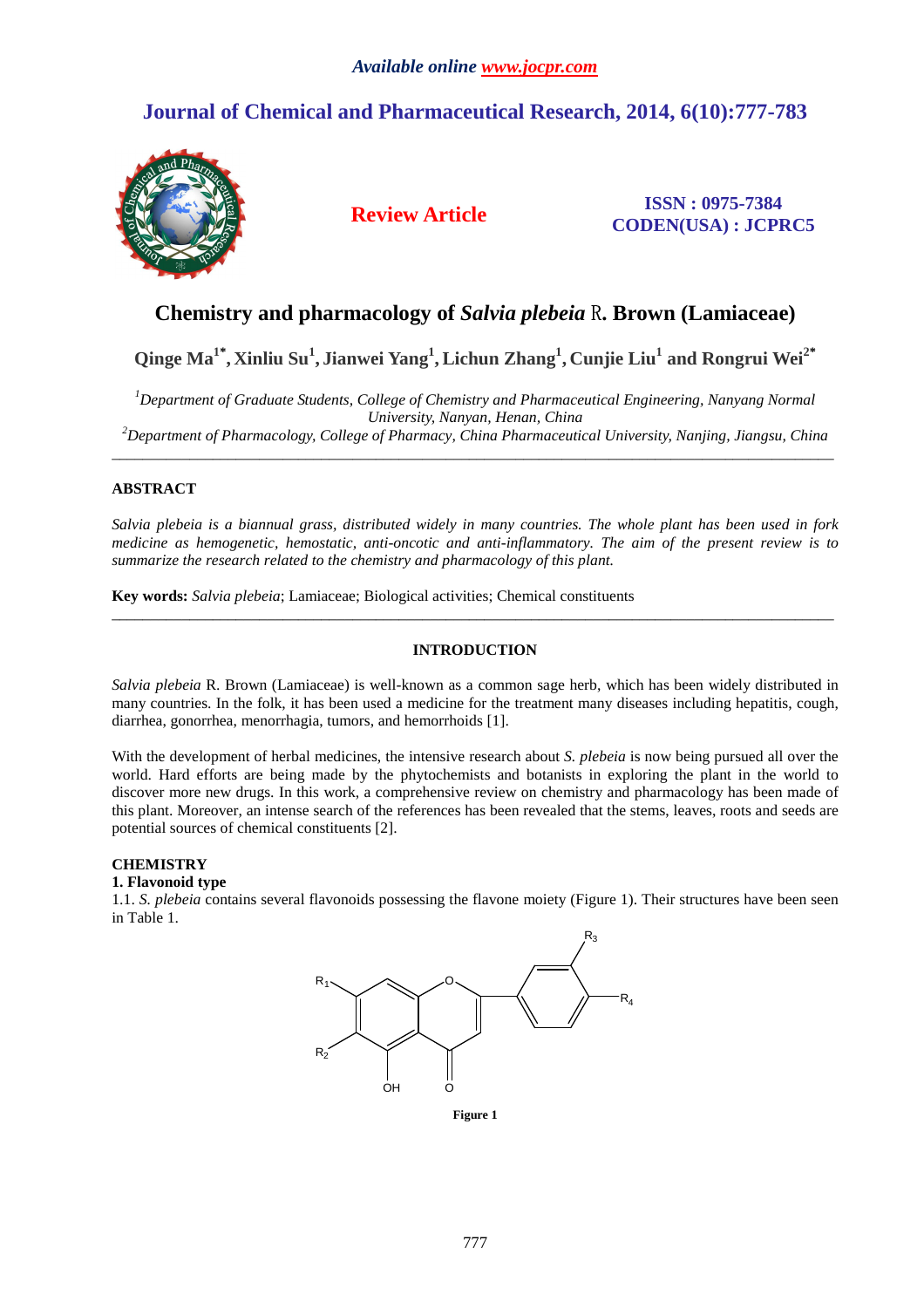| No.            | Compound              | Formula              | Substituents     |                  |                  |                  | Ref.   |
|----------------|-----------------------|----------------------|------------------|------------------|------------------|------------------|--------|
|                |                       |                      | $R_1$            | R <sub>2</sub>   | $R_{3}$          | $R_4$            |        |
| 1              | Hispidulin            | $C_{16}H_{12}O_6$    | OН               | OCH <sub>3</sub> | H                | <b>OH</b>        | [3, 4] |
| $\mathfrak{2}$ | Homoplantaginin       | $C_{22}H_{22}O_{11}$ | O-glucoside      | OCH <sub>3</sub> | H                | <b>OH</b>        | [3, 4] |
| 3              | Nepetin               | $C_{16}H_{12}O_7$    | <b>OH</b>        | OCH <sub>3</sub> | <b>OH</b>        | <b>OH</b>        | [3, 4] |
| $\overline{4}$ | Nepetin-7-glucoside   | $C_{22}H_{22}O_{12}$ | O-glucoside      | OCH <sub>3</sub> | <b>OH</b>        | <b>OH</b>        | [3]    |
| 5              | Luteolin              | $C_{15}H_{10}O_6$    | <b>OH</b>        | H                | <b>OH</b>        | <b>OH</b>        | [3]    |
| 6              | Luteolin-7- glucoside | $C_{21}H_{20}O_{11}$ | O-glucoside      | H                | <b>OH</b>        | <b>OH</b>        | [3]    |
| $\tau$         | Nepitrin              | $C_{22}H_{22}O_{12}$ | O-glucoside      | OCH <sub>3</sub> | <b>OH</b>        | <b>OH</b>        | [4]    |
| 8              | Eupatorin             | $C_{18}H_{16}O_7$    | OCH <sub>3</sub> | OCH <sub>3</sub> | <b>OH</b>        | OCH <sub>3</sub> | [5]    |
| 9              | Cynaroside            | $C_{21}H_{20}O_{11}$ | O-glucoside      | H                | <b>OH</b>        | <b>OH</b>        | [6]    |
| 10             | Ouercetin             | $C_{15}H_{10}O_7$    | OН               | Н                | <b>OH</b>        | OН               | [6]    |
| 11             | Eupatilin             | $C_{18}H_{16}O_7$    | OН               | OCH <sub>3</sub> | OCH <sub>3</sub> | OCH <sub>3</sub> | [6]    |
| 12             | Pectolinarigenin      | $C_{17}H_{14}O_6$    | OН               | OCH <sub>3</sub> | H                | OCH <sub>3</sub> | [7]    |
| 13             | Apigenin              | $C_{15}H_{10}O_5$    | <b>OH</b>        | Н                | H                | <b>OH</b>        | [8]    |

| Table 1: The flavonoids (Figure 1) obtained from the S. <i>plebeian</i> |
|-------------------------------------------------------------------------|

#### 1.2. Flavanone

A flavanone (Figure 2) was isolated and identified from *S. plebeia*.



#### 1.3. Isoflavone

Two isoflavones (Figure 3) were obtained from the different parts of *S. plebeia*.



### **2. Sesquiterpene**

2.1. Eudesmanolide type

*S. plebeia* contains several sesquiterpene possessing the eudesmanolide moiety (Figure 4). The compounds isolated have been given in Table 2.

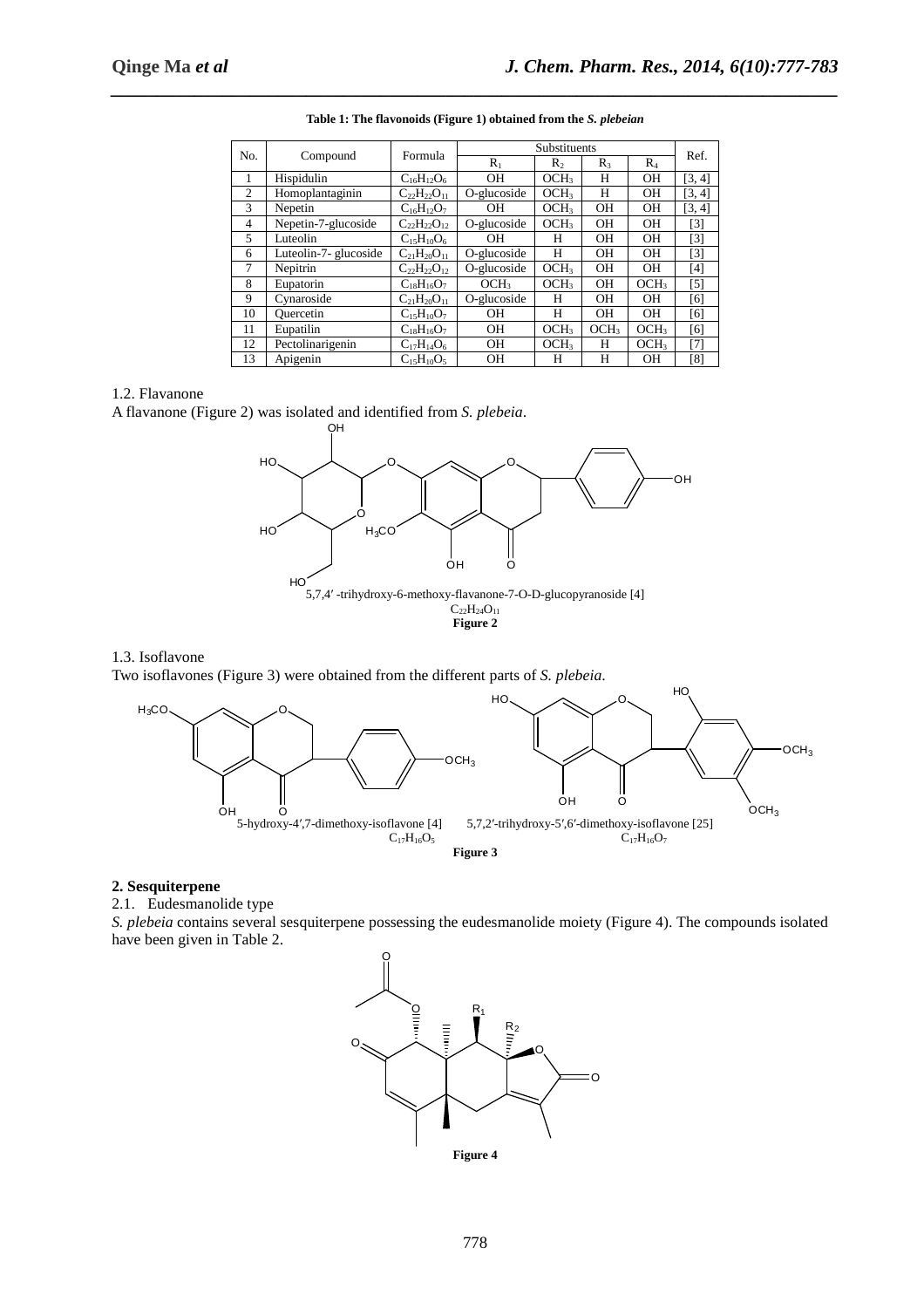| No. | Compound                                                          |                   | <b>Substituents</b> |            | Ref. |
|-----|-------------------------------------------------------------------|-------------------|---------------------|------------|------|
|     |                                                                   |                   | R                   | R٠         |      |
|     | 1a-acetoxy-8a-hydroxy-2-oxoeudesman-3,7(11)-dien-8,12-olide       | $C_{18}H_{22}O_6$ | Н                   | OН         | [9]  |
|     | 1a-acetoxy-8a,9b-dihydroxy-2-oxo-eudesman-3,7(11)-dien-8,12-olide | $C_{17}H_{20}O_7$ | OН                  | ΟH         | [9]  |
|     | 1a,8a-diacetoxy-2-oxo-eudesman-3,7(11)-dien-8,12-olide            | $C_{20}H_{24}O_7$ | Н                   | <b>OAc</b> | [9]  |

| Table 2: The eudesmanolide type sesquiterpene (Figure 4) isolated from the S. plebeian |  |
|----------------------------------------------------------------------------------------|--|

### 2.2. Clerodane type

Two clerodane dieterpenoids (Figure 5) with five cyclic ring structures, epoxysalviacoccin and salviacoccin, have been isolated from *S. plebeia*.



### 2.3. Abietane type

Till today, four abeo-abietanoids (Figure 6) have been obtained from this plant.



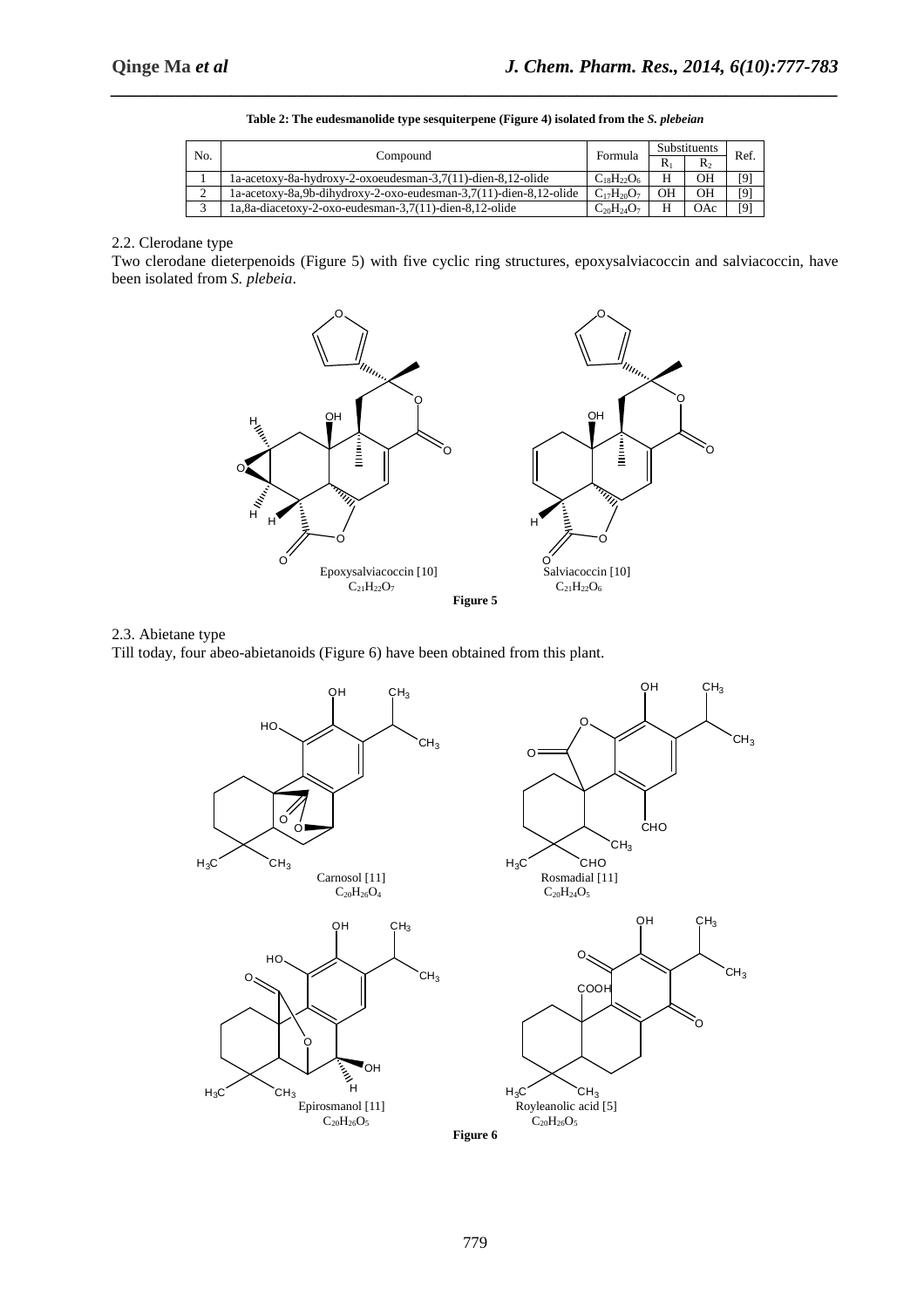2.4. Eudesmane-type sesquiterpene lactone type

In 2014, Yiqun Dai et al had isolated five eudesmane-type sesquiterpene lactones (Figure 7) from *S. plebeia*.

*\_\_\_\_\_\_\_\_\_\_\_\_\_\_\_\_\_\_\_\_\_\_\_\_\_\_\_\_\_\_\_\_\_\_\_\_\_\_\_\_\_\_\_\_\_\_\_\_\_\_\_\_\_\_\_\_\_\_\_\_\_\_\_\_\_\_\_\_\_\_\_\_\_\_\_\_\_\_*





The lignan derivatives (Figure 8) have been isolated from the seeds of this plant.

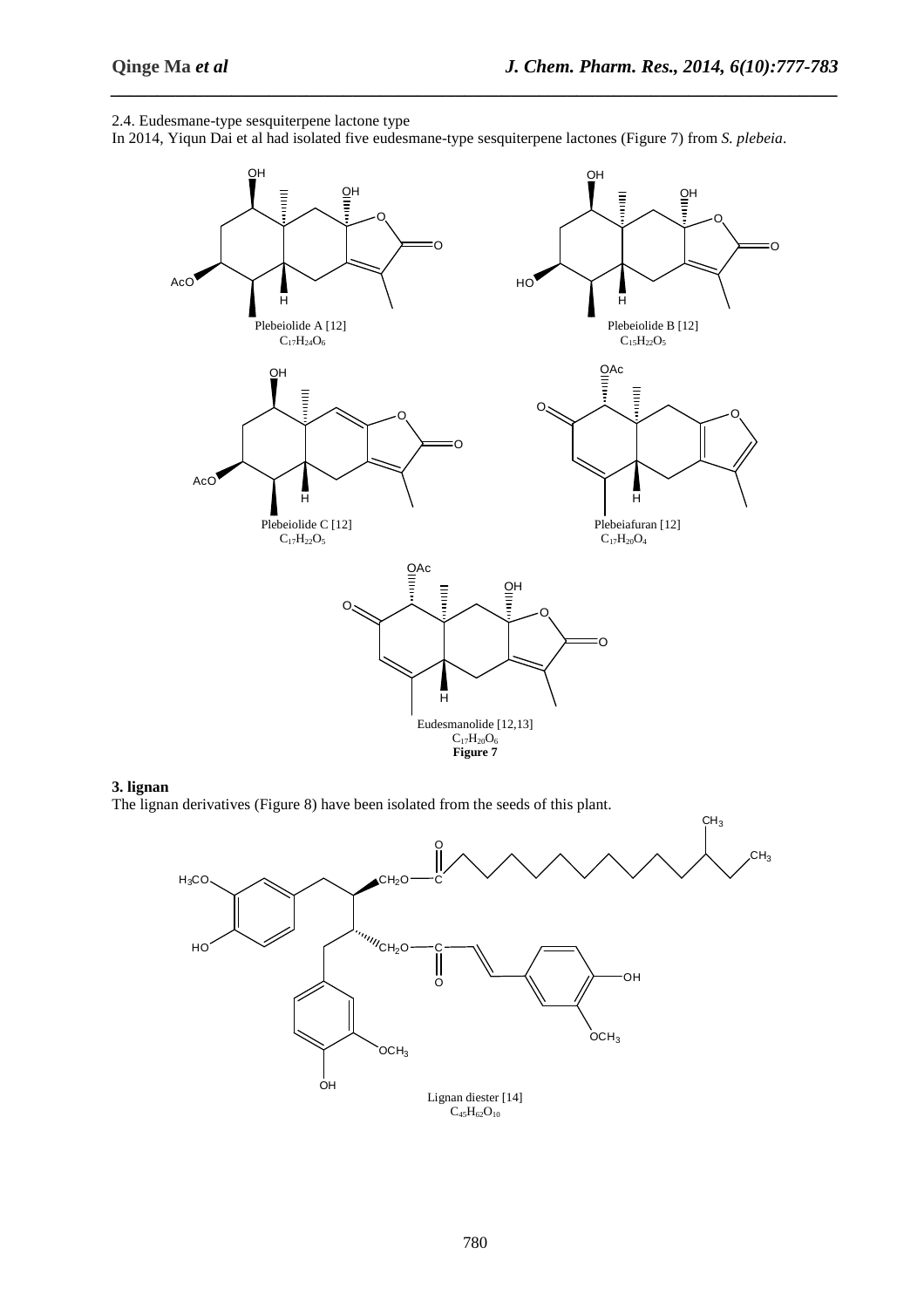

# **4. Essential oil**

The essential oils (Table 3) were analysed by GC and GC/MS and revealed the presence of several different types of compounds in trace amounts from *S. plebeia*.

| Table 3: The The essential oils obtained from the S. plebeian |  |  |  |  |
|---------------------------------------------------------------|--|--|--|--|
|---------------------------------------------------------------|--|--|--|--|

| No.            | Compounds           | References | No. | Compounds                                 | References |
|----------------|---------------------|------------|-----|-------------------------------------------|------------|
|                | Elemol              | [15]       | 16  | $\alpha$ -curjunene                       | [15]       |
| $\overline{c}$ | $\alpha$ -pinene    | [16]       | 17  | (-)-Isoledene                             | [16]       |
| 3              | $\beta$ -pinene     | [16]       | 18  | 2,6,10-trimethyl-tetradecane              | [17]       |
| 4              | <b>Borneol</b>      | $[15]$     | 19  | 4,6(E),8(Z)-megastigmatrien               | [16]       |
| 5              | $\beta$ -eudesmol   | [15]       | 20  | Oleic acid                                | $[15]$     |
| 6              | Ylangene            | [15]       | 21  | (Z,Z)-9,12-octadecadienoic acid           | $[15]$     |
| 7              | Phytol              | [17]       | 22  | Agarospirol                               | [15]       |
| 8              | Cinnamic acid       | [17]       | 23  | Guaiol                                    | $[15]$     |
| 9              | Caryophyllene       | [16]       | 24  | 1,3,5 -trimethyl -6-methenyl -cyclohexene | [16]       |
| 10             | $\beta$ -humulene   | [16]       | 25  | 6,10,14-trimethyl-2-pentadecacnone        | [17]       |
| 11             | Cinene              | [16]       | 26  | n-hendecanol                              | $[15]$     |
| 12             | $\alpha$ -cadinene  | [16]       | 27  | Copaene                                   | $[15]$     |
| 13             | Pentadecanoic acid  | [17]       | 28  | (-)-Alloaromadendrene                     | $[15]$     |
| 14             | $\alpha$ -farnesene | [16]       | 29  | (+)-Aromadendrene                         | $[15]$     |
| 15             | Benzyl benzoate     | [15]       | 30  | 9,10-dehydroisolongifolene                | [15]       |

## **5. Others**

Some other compounds (Figure 9) were isolated from *S. plebeia*.

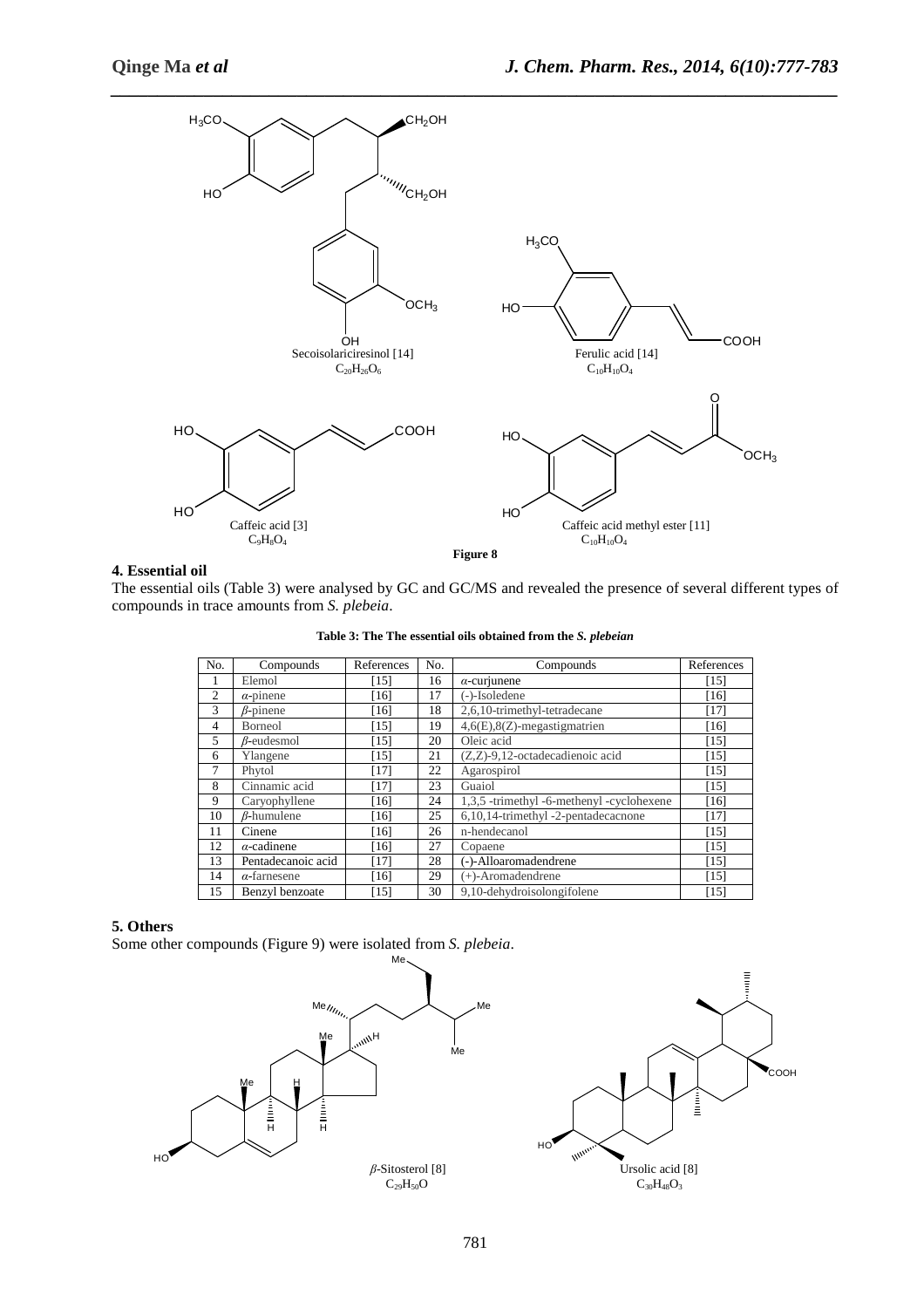

#### **PHARMACOLOGY**

The ethanol extract of *S. plebeia* possesses anti-inflammatory, anti-angiogenic, anti-nociceptive, and anti-oxidant activities, which offers partial support to its folkloric use. [19]

Three compounds were isolated and identified as royleanonic acid, hispidulin, and eupatorin from *S. plebeia*, which displayed anti-oxidant activity. [5]

In 2012, Agung Nugroho et al found that the composition of polyphenols played a major role in the sedative and gastroprotective effects of *S. plebeia* by animal experiments. [6]

The effect of aqueous extract of *S. plebeia* showed strong anti-allergic activity and the differences in bioavailability may cause differential activity following different administration routes. [20]

Homoplantaginin isolated from *S. plebeia* (Lamiaceae**)** has protective effects on hepatocyte injury, which might be associated with its anti-oxidant properties. [21]

The study investigated sage weed (*S. plebeia*) extract (SWE) influences cholesterol handling of J774A1 murine macrophages, which showed SWE may serve as a protective therapeutic agent against the development of atherosclerosis. [22]

The compound *S. plebeia* granules (CSPG) isolated from *S. plebeia* showed significantly diuretic, anti-blastic, anti-pyretic, anti-inflammatory, and anti-dynous activities which support its folk medicine use on urinary tract infection (UTI). [23]

Three compounds, 6-methoxy-luteolin-7-glucoside, *β***-**sitosterol, and 2′- hydroxy-5′-methoxy -biochanin A were isolated from *S. plebeia* which showed strong anti-oxidant activities, their anti-oxidant activities were investigated individually and compared with butylatedhydroxytoluene (BHT) and *α*-tocopherol by the oxidative stability instrument (OSI) at 100 °C. [24]

The inhibitory activity of plebeiolide C and plebeiafuran isolated from *S. plebeia* which were evaluated by NO production in lipopolysaccharide-induced RAW264.7 cells. The two compounds displayed moderate inhibition with  $ED_{50}$  values of 105 and 127  $\mu$ M. [12]

The ethanol extract of *S. plebeia* could prolong the latent period of cough and decrease the frequency of cough induced by citric acid in guinea pigs and by sulfur dioxide in mice. It could increase phenolred output of trachea in mice. It could also prolong the latent period of histamine which induce asthma in guinea pig and inhibit the isolated tracheal smooth muscle induced by histamine of guinea pigs. So, *S. plebeia* has a titussive, expectorant, and